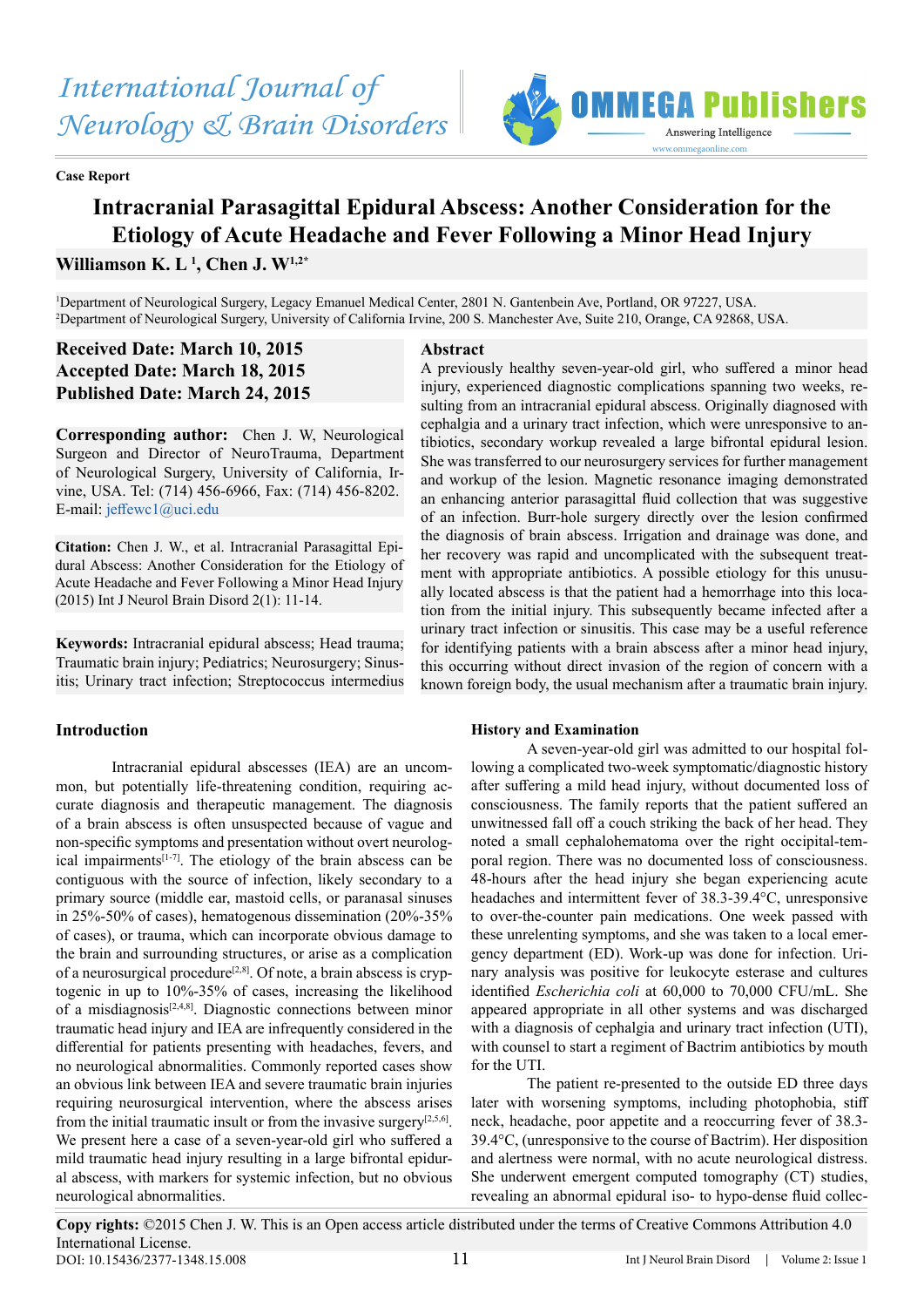

tion (1 cm in thickness) following the sagittal anterior calvarium, with mass effect on the sagittal sinus and bilateral anterior frontal cortex. Blood examination of inflammatory markers showed white blood cell (WBC) counts of  $10.8 \times 10^3/\mu$ L and erythrocyte sedimentation rate (ESR) of 98 mm/hr (Time=0 day). At this point, she was transferred to our hospital for further workup of this epidural enhancement Figure 1.



**Figure 1:** Inflammatory markers decrease over treatment period for intracranial epidural abscess. Grey shading denotes the normal reference ranges for each marker and\* indicates neurosurgical intervention.

On admission to our institution, she had a body temperature of 37.2°C, a blood pressure of 112/73 mmHg, a pulse of 100/min, and a respiratory rate of 17/min. She had a Glasgow Coma Score of 15 and a normal neurological examination. Our blood examination of inflammatory markers showed WBC counts of  $9.5 \times 10^3/\mu L$ , C-reactive protein (CRP) levels of 42.4 mg/L, and an ESR of 95 mm/hr [Figure 1](Time=1 day). Urine cultures isolated gram-positive flora at 100 CFU/mL while blood cultures at five days showed no growth. All other systems were unremarkable. Notable past medical history included dental surgery at age four.

#### **Neuroimaging**

Magnetic resonance (and venogram) imaging (MRI/ MRV) studies revealed enhancement of a large bifrontal space-occupying-lesion (SOL), approximately 0.5 cm by 7 cm (long arrow), changes in the frontal sinuses (short arrow), and localized thrombosis involving the anterior aspect of the sagittal sinus Figure 2A, Figure 2C.





**Figure 2:** Mild head injury resulting in an epidural abscess and compressed superior sagittal sinus. A large space-occupying lesion is compressing the bifrontal region (A, long arrow) and the anterior aspect of the superior sagittal sinus is attenuated on the MRV (C). Frontal sinus enhancement is also noted (A, short arrow). Resolution of epidural abscess (B, post-op eighteen-months) with decompression of the sagittal sinus as seen on the MRV (D, post-op one-month) following neurosurgical intervention and antibiotic therapy.

#### **Neurosurgical Procedure**

Midline frontal burr-hole surgery, with an epicenter nine cm from the glabella, encountered purulent material under pressure Figure 3. Abscess irrigation proceeded with a ventricular catheter passed through the burr-hole, containing a bacitracin solution with added metronidazole, vancomycin, and ceftriaxone.



**Figure 3:** Purulent material of the intracranial epidural abscess encountered at the burr-hole opening.

#### **Post-Operative Course**

Abscess cultures isolated *Streptococcus intermedius* and the patient continued a six-week outpatient intravenous (IV) antibiotic course of ceftriaxone and metronidazole. She tolerated this without incident. Her inflammatory markers decreased [Figure 1] with no further indications of infection. The potential sagittal sinus venous thrombosis complications [Figure 2C] were addressed with a course of dalteparin for 10 days, with dramatic improvement in flow noted at one month [Figure 2D]. Her drainage site healed satisfactory and she was discharged 5 days after surgery. She has remained symptom free at eighteen months. A follow-up MRI at that time demonstrated no abscess recurrence and a patent sagittal sinus [Figure 2B].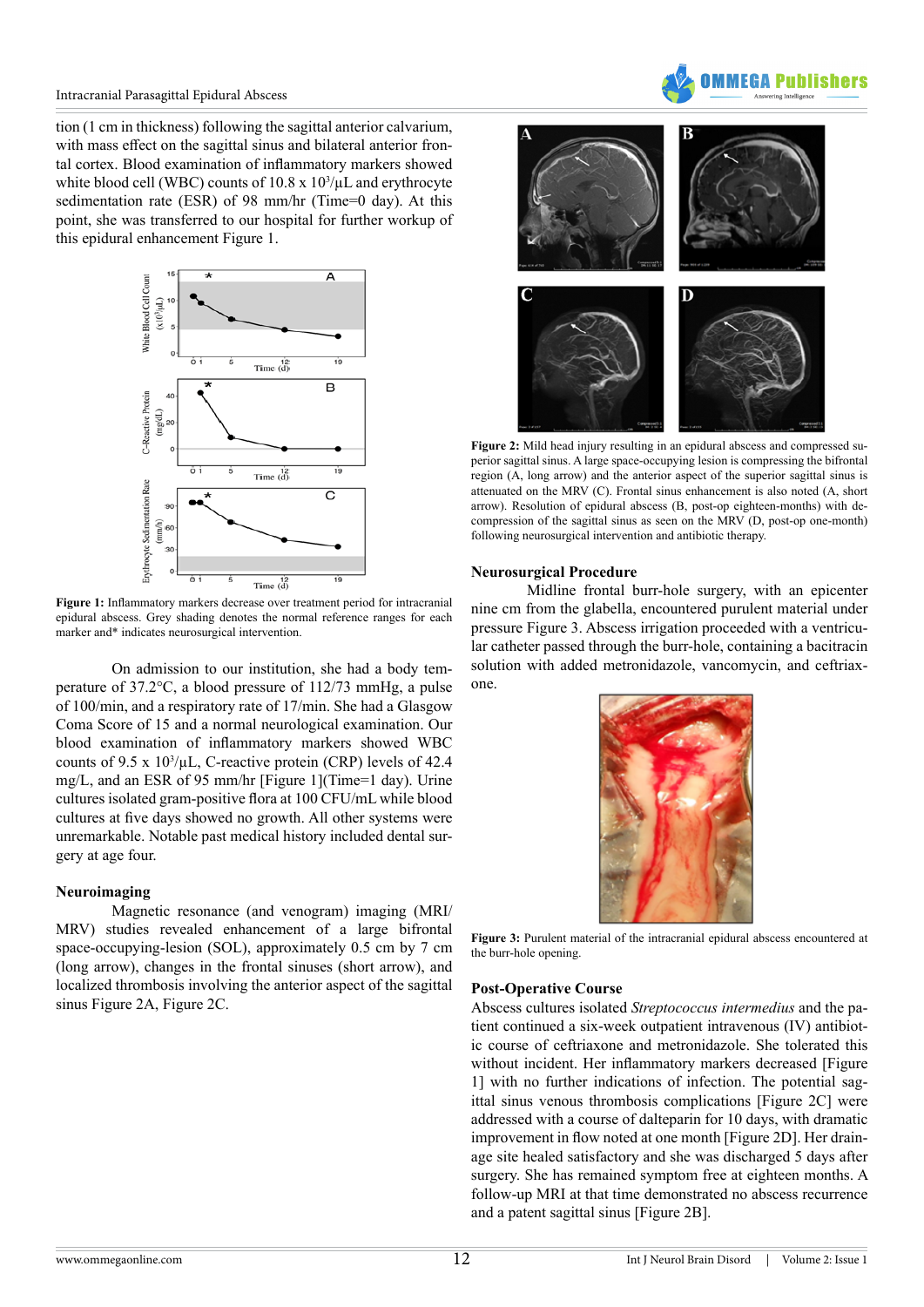

#### **Discussion**

Intracranial abscesses are oftentimes a difficult diagnosis given the commonality of symptoms, which may include headache and fever (70%-75%), and less frequently focal neurological deficits (~50%). These symptoms and indicators for infection and inflammatory response, particularly elevated ESR and CRP levels<sup>[5,9,10]</sup>, usually indicate intracranial problems, sometimes arising after traumatic head injury[1,2,4,6,8,11]. Absence of neurological abnormalities in the company of systemic inflammation and infection markers makes the diagnosis and localization of abscesses particularly intricate, as they are often the result of a contiguous focus of infection[2,8]. Our case is an excellent example of these diagnostic challenges. Intracranial problems are an unlikely consideration for the source of infection without symptomatic presentation of focal neurological deficits.

Our patient presented to an outside ED following a minor unwitnessed head injury without loss of consciousness. It is hypothesized that she had an acute epidural hematoma caused by contrecoup head injury by falling backwards off a couch. Epidural hematomas of this nature are rare $[12]$  and may develop without a fracture, because of the increased plasticity of children's bones. The injury causes a separation of the periosteal dura from the calvarium and rupture of the interposed vessels $[12]$ . We speculate that this hematoma became purulent with pathogens seeded from the sinusitis noted on the admit neuroimaging studies or from hematological spread from the UTI. Primary source of infection was never confirmed. Her original symptoms attributed to the UTI (diagnosed with urine cultures positive for *Escherichia coli*) did not abate during a course of Bactrim therapy, however, urine cultures were negative for growth in our analysis, four days later, likely addressed by the original antibiotic therapy.

Brain abscesses usually begin as an insidious process with non-specific symptoms and minimal neurological abnormalities. Their etiology is commonly attributable to direct extension of contiguous infection (e.g. osteomyelitis of the skull, paranasal sinusitis (*Streptococcus pneumonia*), middle ear, mastoid or orbit), trauma (*Streptococcus aureus*), neurosurgical procedures, or hematological spread from a remote focal point[1,4]. Because the infection process here was well contained by the dura, it was unresponsive to the Bactrim therapy and not isolated through blood or urinary analysis. Recognition of the suspected abscess relied exclusively on the imaging studies. Pathogen identification [*S. Intermedius*] was confirmed via cultures procured from the surgical procedure. It should be noted that the *S. Intermedius* bacteria is commonly a solitary isolate, only identified by blood culture in one-third of patients<sup>[8]</sup> and part of the normal flora found in the oral, oropharyngeal, or gastrointestinal areas[13,14]. Current literature suggests that *S. Intermedius* forming abscesses are deep-seated and associated with hematogenous spread[15], causing purulent infections in the head and neck<sup>[13,14,16]</sup>, central nervous system<sup>[13-17]</sup>, respiratory tract<sup>[13]</sup>, gastrointestinal tract<sup>[13]</sup>, abdominal/pelvic sites<sup>[13,14,16,18,19]</sup>, skin/soft tissues/bones<sup>[13,16]</sup> and blood<sup>[14-16,18,19]</sup>.

Our case highlights the difficulty and complexity in identifying an intracranial epidural abscess, with probable etiology of acute head injury, and serves as a salient reminder of this rarely seen occurrence. Careful consideration for and review

of brain images is paramount in detecting the presence of complications like abscess and venous thrombosis, particularly in case presentations similar to ours[1]. Here, the epidural location explains the persistent cephalgia and fever, unresponsive to Bactrim therapy. Furthermore, the antibiotics, originally prescribed, were directed at *E. Coli*, rather than the *S. Intermedius*, which was ultimately cultured from the abscess and addressed with an IV therapy (of ceftriaxone and metronidazole). We suggest that brain abscess should be included in the differential for pediatric and adult patients with a recent history of acute head trauma and prolonged (1+weeks) symptomatic fever and headaches, with intact neurological function. Furthermore, we suggest that patients who meet this criterion should be worked up for potential intracranial problems, including the use of urinary/blood analysis and imaging studies. The prognosis for treated epidural abscesses are excellent, with most reports $[1,4,20,21]$  indicating a normal recovery.

**Acknowledgement:** The authors are grateful to the Oregon Research and Education Foundation and the Legacy Foundation Research Fund for supporting this study.

#### **References**

[1. Moonis, G., Granadosa, A., Simon, SL. Epidural hematoma as a com](http://www.ncbi.nlm.nih.gov/pubmed/12427432)[plication of sphenoid sinusitis and epidural abscess: a case report and](http://www.ncbi.nlm.nih.gov/pubmed/12427432) [literature review. \(2002\) Clin Imaging 26\(6\): 382-385.](http://www.ncbi.nlm.nih.gov/pubmed/12427432)

2. Tunkel, A. R., Scheld, W. M. Brain Abscess. In: Winn HR. (2011) Youmans Neurological Surgery 588-599.

[3. Heran, N. S., Steinbok, P., Cochrane, D. D. Conservative Neurosurgi](http://www.ncbi.nlm.nih.gov/pubmed/14519222)[cal Management of Intracranial Epidural Abscesses in Children. \(2003\)](http://www.ncbi.nlm.nih.gov/pubmed/14519222) [Neurosurgery 53\(4\): 893-897.](http://www.ncbi.nlm.nih.gov/pubmed/14519222)

[4. Coyne, T. J., Kemp, R. J. Intracranial epidural abscess: a report of](http://onlinelibrary.wiley.com/doi/10.1111/j.1445-2197.1993.tb00068.x/abstract) [three cases. \(1993\) Australian and New Zealand journal of surgery](http://onlinelibrary.wiley.com/doi/10.1111/j.1445-2197.1993.tb00068.x/abstract) [63\(2\): 154-157.](http://onlinelibrary.wiley.com/doi/10.1111/j.1445-2197.1993.tb00068.x/abstract)

[5. Bartt, R. E. Cranial epidural abscess and subdural empyema. \(2010\)](http://www.sciencedirect.com/science/article/pii/S0072975209960067) [Handbook of clinical neurology 96: 75-89.](http://www.sciencedirect.com/science/article/pii/S0072975209960067)

[6. Tsai, Y. D., Chang, W. N., Shen, C.C., et al. Intracranial suppuration:](http://www.ncbi.nlm.nih.gov/pubmed/12681551) [a clinical comparison of subdural empyemas and epidural abscesses.](http://www.ncbi.nlm.nih.gov/pubmed/12681551) [\(2003\) Surg Neurol 59\(3\): 191-196.](http://www.ncbi.nlm.nih.gov/pubmed/12681551)

[7. Kaptan, H., Cakiroglu, K., Kasimcan, O., et al. Bilateral frontal epi](http://www.ncbi.nlm.nih.gov/pubmed/18335156)[dural abscess. \(2008\) Neurocirugia \(Astur\) 19\(1\): 55-57.](http://www.ncbi.nlm.nih.gov/pubmed/18335156)

[8. Mishra, A. K., Fournier, P. E. The role of Streptococcus intermedius](http://www.ncbi.nlm.nih.gov/pubmed/23187823) [in brain abscess. \(2013\) Eur J Clin Microbiol Infect Dis 32\(4\): 477-483.](http://www.ncbi.nlm.nih.gov/pubmed/23187823) [9. Kombogiorgas, D, Solanki, G. A. The Pott puffy tumor revisited:](http://www.ncbi.nlm.nih.gov/pubmed/16922077) [neurosurgical implications of this unforgotten entity. Case report and](http://www.ncbi.nlm.nih.gov/pubmed/16922077) [review of the literature. \(2006\) J Neurosurg 105\(2 Suppl\): 143-149.](http://www.ncbi.nlm.nih.gov/pubmed/16922077)

[10. Davidson, L., McComb, J. G. Epidural-cutaneous fistula in associ](http://www.ncbi.nlm.nih.gov/pubmed/16970240)[ation with the Pott puffy tumor in an adolescent. Case report. \(2006\) J](http://www.ncbi.nlm.nih.gov/pubmed/16970240) [Neurosurg 105\(3 Suppl\): 235-237.](http://www.ncbi.nlm.nih.gov/pubmed/16970240)

[11. Letscher, V., Herbrecht, R., Gaudias, J., et al. Post-traumatic intra](http://europepmc.org/abstract/med/9292425)[cranial epidural Aspergillus fumigatus abscess. \(1997\) Journal of medi](http://europepmc.org/abstract/med/9292425)[cal and veterinary mycology: bi-monthly publication of the Internation](http://europepmc.org/abstract/med/9292425)[al Society for Human and Animal Mycology 35\(4\): 279-282.](http://europepmc.org/abstract/med/9292425)

[12. Sato, S., Mitsuyama, T., Ishii, A., et al. An atypical case of head](http://www.jocn-journal.com/article/S0967-5868(08)00496-7/abstract) [trauma with late onset of contrecoup epidural hematoma, cerebellar](http://www.jocn-journal.com/article/S0967-5868(08)00496-7/abstract) [contusion, and cerebral infarction in the territory of the recurrent artery](http://www.jocn-journal.com/article/S0967-5868(08)00496-7/abstract) [of Heubner. \(2009\) Journal of clinical neuroscience 16\(6\): 834-837.](http://www.jocn-journal.com/article/S0967-5868(08)00496-7/abstract)

[13. Whiley, R. A., Beighton, D., Winstanley, T.G., et al. Streptococcus](http://www.ncbi.nlm.nih.gov/pmc/articles/PMC265033/) [intermedius, Streptococcus constellatus, and Streptococcus anginosus](http://www.ncbi.nlm.nih.gov/pmc/articles/PMC265033/) [\(the Streptococcus milleri group\): association with different body sites](http://www.ncbi.nlm.nih.gov/pmc/articles/PMC265033/) [and clinical infections. \(1992\) J Clin Microbiol 30\(1\): 243-244.](http://www.ncbi.nlm.nih.gov/pmc/articles/PMC265033/)

[14. Wagner, K. W, Schon, R., Schumacher, M., et al. Case report: brain](http://www.ncbi.nlm.nih.gov/pubmed/16997089) [and liver abscesses caused by oral infection with Streptococcus inter](http://www.ncbi.nlm.nih.gov/pubmed/16997089)-